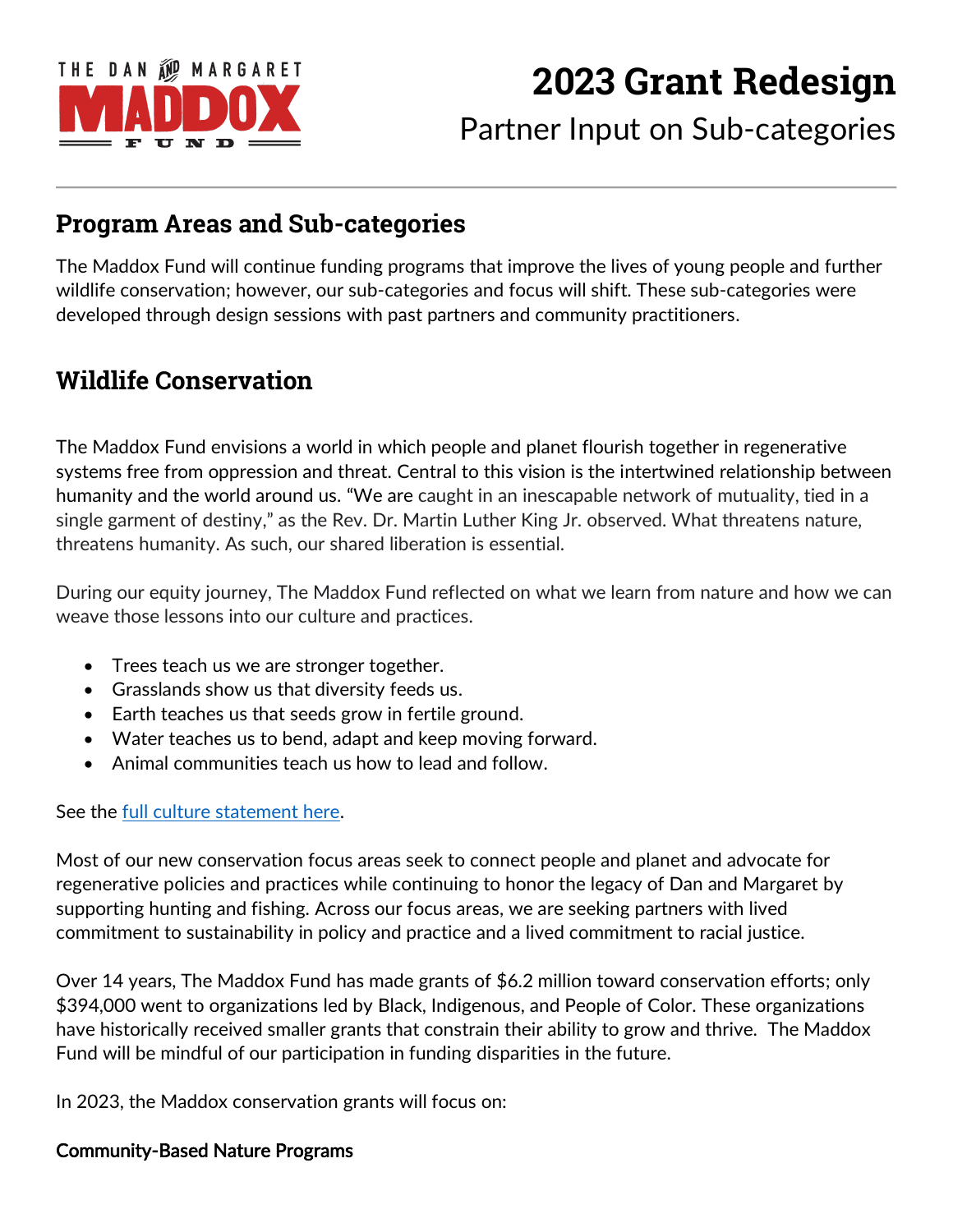People feeling connected to nature is a first step in understanding how the well-being of humanity and nature are intertwined. The Maddox Fund is interested in funding programs that get young people outdoors and that examine our symbiotic relationship with the earth. Community-based programs emerge from and are led by people with lived experience, and, for Maddox, those historically restricted from accessing nature. Examples of Community-based Nature Programs might include water conservation, habitat protection, sustainable practices, land as liberation, nature play and environmental education.

#### Environmental Leadership Pipeline Programs

A common refrain of our conservation partners is that the field has limited diversity and that these limitations are reflected in the composition of their staff and board of directors. The Maddox Fund is interested in funding programs that address this ongoing disparity and resulting underrepresentation of Black, Indigenous, and People of Color in the field. Examples of Environmental Leadership Pipeline Programs might include paid internships, paid fellowships and other leadership development programs that support racial diversity in conservation.

#### Hunting & Fishing Programs

Dan and Margaret became conservationists because they observed nature's beauty while sitting on deer blinds and hiking remote trails. The Maddox Fund will continue supporting hunting and fishing programs that embrace our responsibility to nature. Special attention will be given to programs that advance racial diversity in the next generation of hunters and anglers.

#### Conservation Advocacy:

Studies show that two-thirds of young people experience some level of eco-anxiety. Maddox believes that youth want a larger voice in the future they will inherit. We are interested in funding: 1) youth-led power building around climate change, environmental justice and sustainable futures; and 2) advocacy efforts that advance our conservation priorities.

# **Youth**

Maddox believes a connected community is necessary for young people to flourish. To that end, we support organizations that are providing direct services to young people ages 5-25. We also support organizations that are creating the conditions for youth to thrive through advocacy and systems change. Maddox will prioritize partners working with BIPOC, LGBTQ+, and immigrant & undocumented youth knowing that our current systems continue to oppress these populations.

In 2023, Maddox youth grants will focus on:

#### Youth Services

The first step towards a reality where young people flourish is ensuring that their basic needs are met. The Maddox Fund supports programs that provide young people with what they need to thrive. Examples of programs in this category might include wrap-around school services, support for youth facing homelessness, services for undocumented youth and mental wellness programs.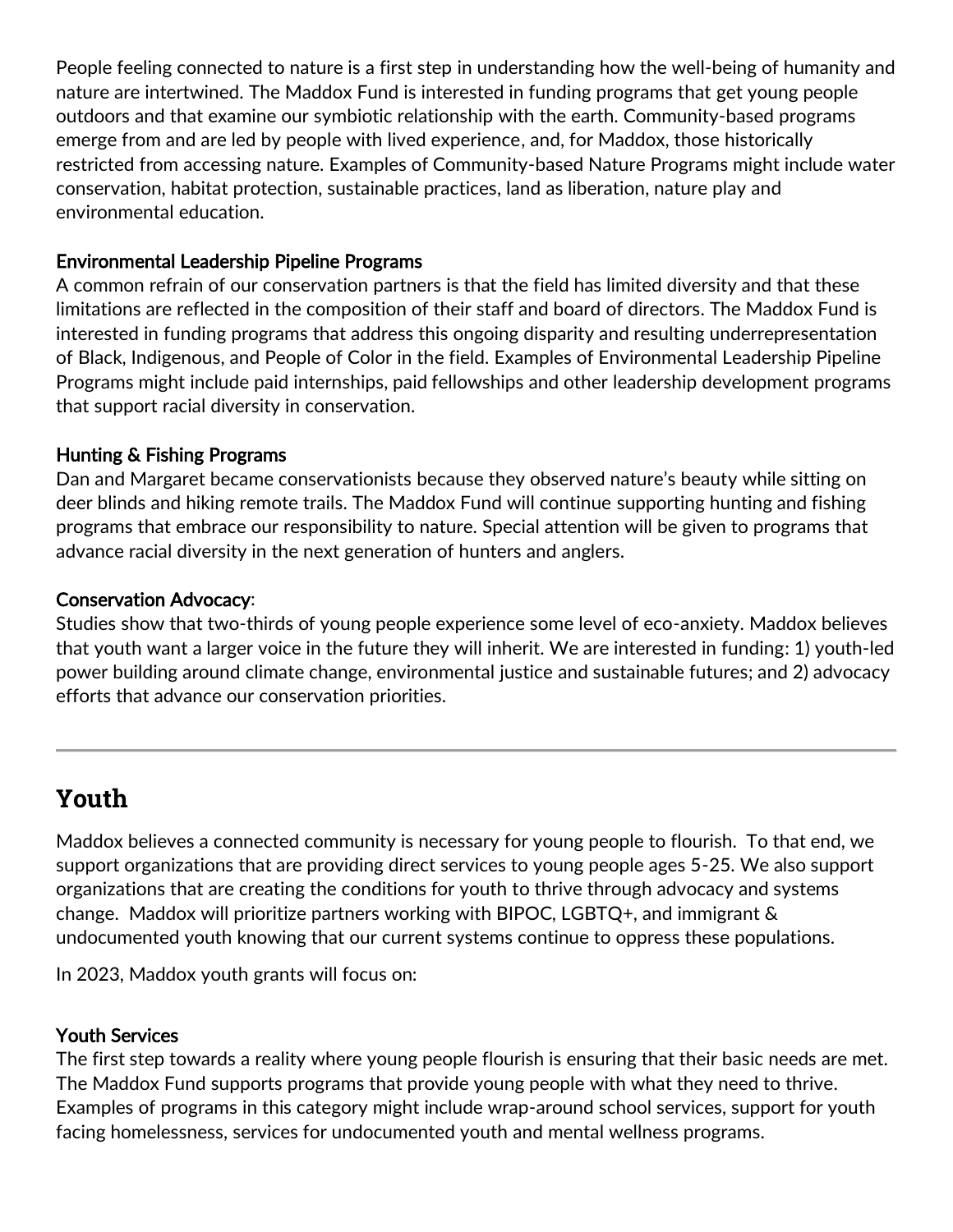The Maddox Fund is less interested in funding basic needs defined as food and clothing.

#### Out-of-School Learning

Out-of-school learning opportunities are important for student thriving. Funding will prioritize afterschool and summer learning, literacy programs, tutoring and academic supports.

#### Post-secondary Access

In the past, Maddox has supported post-secondary programs tied to traditional 4-year institutions. Going forward, we will look at funding programs that increase access to community college programs, professional certifications, and vocational/technical training for young people as well as access to traditional university and college programs with a focus on Historically Black Colleges and Universities.

#### Education Leadership Pipeline Programs

Maddox supports programs that prepare leaders for the sacred work of raising our youth in safe and welcoming learning environments. This includes teacher certification programs and ongoing learning for youth workers. We will continue to prioritize organizations that support education leaders that identify as Black, Indigenous, and People of Color.

#### Youth and Education Advocacy

The education landscape is constantly changing. We know that to make meaningful change we must do so at the systems level. To that end, Maddox will fund organizations advocating for more equitable opportunities for young people in Middle Tennessee. We also recognize that the voices of young people have often been historically disregarded, despite being experts regarding their lived reality. We are interested in funding programs that lift the voices of young people and advance our youth and education priorities. These include but are not limited to funding for youth organizing training and for youth-led movements focused on climate change, environmental justice, advocacy for undocumented and immigrant youth and digital literacy.

### **Most Likely Timetable**

September 2022—Grant priories and re-design announced December 2022—Online application available March 1, 2023—Applications due May 15, 2023—Grant announcements made July 1, 2023—Grant funds available